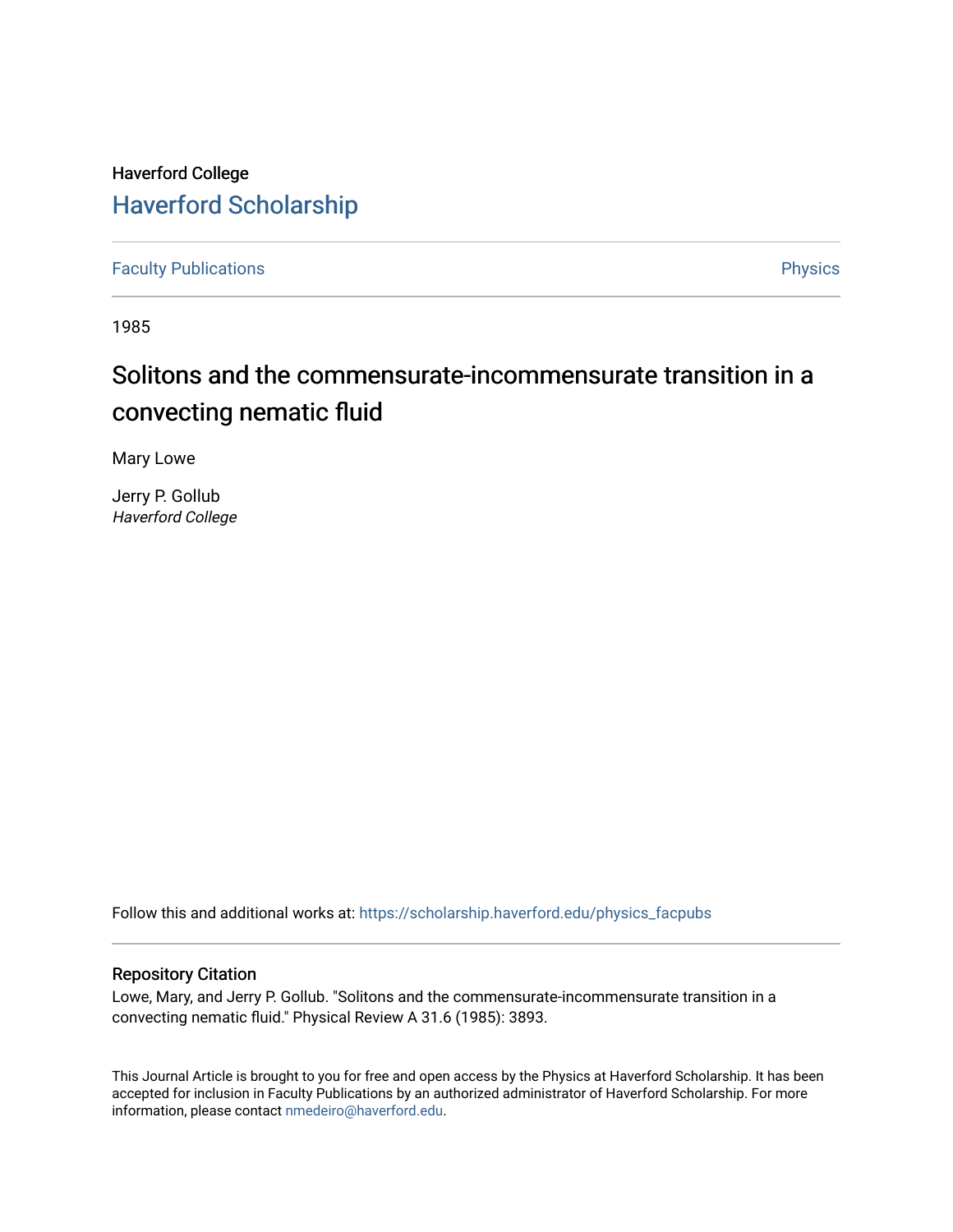#### Solitons and the commensurate-incommensurate transition in a convecting nematic fluid

#### Mary Lowe and J. P. Gollub

Department of Physics, Hauerford College, Hauerford, Pennsyluania 19041 and Department of Physics, Uniuersity of Pennsyluania, Philadelphia, Pennsyluania 19104 (Received 21 February 1985)

Quasiperiodic (incommensurate) patterns consisting of an array of solitons are found in a convecting nematic fluid subjected to spatially periodic forcing. The solitons are regions of local compression of the convective rolls and are well described by solutions to the sine-Gordon equation. The commensurate-incommensurate transition is continuous for weak forcing, but becomes discontinuous as the forcing amplitude increases. This behavior indicates the existence of a tricritical point on the phase transition line.

#### I. INTRODUCTION

Hydrodynamic instabilities generally give rise to spatially periodic patterns in systems with translational invariance, such as Taylor-Couette flow or Rayleigh-Benard convection. The selection of a particular wave number from the band of possible wave numbers is a process that is not well understood.<sup>1</sup> The dynamics of pattern selection can be elucidated by examining the response of the system to forcing at a wave number that may be different from the naturally selected one. We have performed such an investigation for a convecting fluid. We find that the competition between the natural and imposed periodicities leads to an incommensurate structure in which the roll period is spatially modulated. A suitably defined phase variable shows regions of rapid phase change, periodically arranged to form a soliton lattice, in a way that can be quantitatively described by solutions to the timeindependent sine-Gordon equation.

Solitons are known to mediate the transition between commensurate and incommensurate phases in a variety of condensed matter systems (for example, atoms adsorbed on crystalline substrates) and corresponding theoretical  $models.<sup>2-5</sup>$  However, solitons have not previously been observed in connection with the selection of patterns resulting from hydrodynamic instabilities, nor have they been predicted.

We discovered a transition from incommensurate states (soliton lattices) in a convecting fluid to nearby commensurate states by varying the ratio of the competing periodicities. We found that the transition is continuous for weak external forcing, but becomes discontinuous as the forcing amplitude is increased. This behavior implies the existence of a tricritical point (in the parameter space formed by the forcing amplitude and the ratio of the competing periodicities) at which the order of the transition changes. Several other novel states were also discovered, including high-order commensurate states and disordered patterns containing dislocation pairs; these will be described briefly.

In order to obtain a system with up to 360 convective rolls that can be conveniently subjected to external forcing, we have utilized an electrohydrodynamic instability

in a nematic liquid crystal. (The Rayleigh-Bénard system is less suitable because the period cannot be made as small.) The system consists of a nematic liquid-crystal layer [4-methoxybenzylidene-4'-n-butylaniline (MBBA)] confined between two transparent conductive electrodes with an adjustable separation of  $20-120 \mu m$ . A potential difference of about  $6V$  across the layer induces a roll pattern similar to that resulting from the Rayleigh-Benard instability.<sup>6</sup> To impose a spatially periodic forcing, one of the electrodes is photolithographically separated into two interdigitated regions that are maintained at different potentials. This allows us to create a voltage across the layer that has a component with spatial period  $l_1 = 200 \mu m$ . The director orientation of the nematic is aligned parallel to the plates and perpendicular to the electrode fingers by a polymer coating. This causes the rolls to be aligned predominantly parallel to the electrode fingers so that the patterns are essentially one-dimensional. Further information on the experimental arrangement has been given previously.<sup>7</sup>

Two important control parameters are defined as follows. The strength of the external forcing is  $\alpha = 2\Delta V/V_c$ , where  $\Delta V$  is the amplitude of the spatially periodic component of the voltage across the plates, and  $V_c$  is the threshold for the convective instability. (The average voltage across the cell is maintained at 1.057 $V_c$ ;  $\Delta V$  is small enough that  $V_c$  is exceeded everywhere.) The second important parameter is  $l_0$ , the period of the instability (width of two rolls) when unforced. It is approximately equal to twice the layer depth and can be adjusted continuously over a wide range.

#### II. PHASE DIAGRAM AND SOLITON LATTICES

The overall behavior of the system as a function of  $\alpha$ and  $l_0$  is shown in Fig. 1. Various commensurate states are seen. For example, in the region labeled 2/3, two periods of the external forcing correspond exactly to three hydrodynamic periods (six rolls). (For values of  $l_0$  smaller than those in the diagram, commensurate states at ratios  $1/3$ ,  $5/14$ ,  $2/5$ ,  $3/7$ , and  $1/2$  are also seen.)

The largest commensurate  $(C)$  region in the phase dia-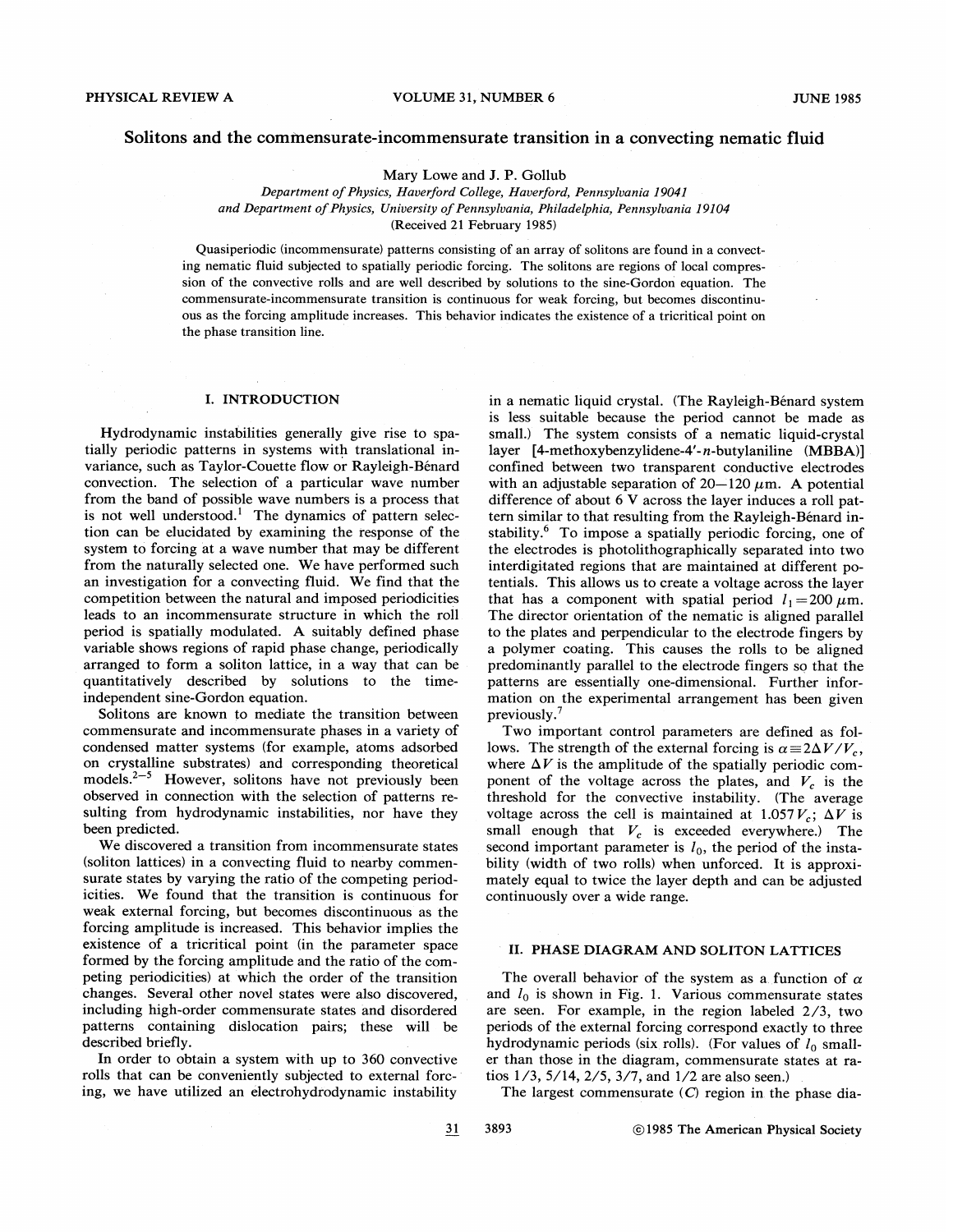

FIG. 1. Phase diagram as a function of the dimensionless modulation strength  $\alpha$  and the ratio of competing lengths  $l_0/l_1$ . The horizontally shaded regions represent commensurate (C) states. Solitons are found in a portion of the incommensurate  $(I)$  region. The dot on the  $C-I$  boundary is a tricritical point above which the C-I transition is discontinuous.

gram corresponds to the  $1/1$  C state. A photograph (taken in transmitted light polarized perpendicular to the electrode fingers) is shown in Fig. 2(a). The electrode fingers are oriented vertically and are not directly visible. Each pair of bright stripes corresponds to a pair of convective rolls. (The long axis of the nematic molecules is tilted out of the plane of the layer by the convection, giving rise to a spatial modulation of the refractive index.) In the  $1/1 C$ state, the interaction between the natural period and the imposed one leads to perfect phase locking over the entire electrode. The rolls are aligned parallel to the fingers, and the roll period (two rolls) is equal to the electrode periodicity. The 1/1 C region in Fig. <sup>1</sup> has a finite width even for  $\alpha=0$ , because the etched line on the electrode causes a residual perturbation in the electric field with a period of  $100 \mu m$ .

Incommmensurate or quasiperiodic states containing solitons [see Fig. 2(b)] are found over a substantial range in  $\alpha$  and  $l_0$ , for example, between the 3/4 and 1/1 C phase boundaries. Over most of the pattern, the rolls are nearly commensurate with the external forcing. Between these regions, the rolls are locally compressed. Figure 2(b) contains three of these compressed regions (marked by arrows), which may be usefully described as solitons. They are equally spaced and form a lattice that is nearly parallel to the rolls.

These patterns are studied quantitatively by digital analysis of the images. We determine the width of each roll by locating the maxima of the light intensity as the pattern is traversed in a direction perpendicular to the electrode. (To obtain good accuracy, parabolas are fitted to the light intensity function near the peaks.) The existence of solitons is demonstrated quantitatively by this technique in Fig. 3. The roll size, shown in Fig. 3(a), varies periodically across the sample, nearly attaining the



FIG. 2. (a) Photograph of a 1/1 commensurate state. The convective rolls are aligned parallel to the electrode fingers, with two rolls for every period of the modulation. The unforced length ratio is  $l_0/l_1 = 0.941$ , and the forcing strength is  $\alpha = 0.03$ . (b) Photograph of a quasiperiodic structure at  $l_0/l_1 = 0.866$  and  $\alpha$ =0.03. The solitons (indicated by arrows) are regions of compression of the rolls.

commensurate value of 100  $\mu$ m in some regions. The areas of localized compression are the solitons (sometimes called domain walls or discommensurations).

A phase variable  $\phi_n$  may be defined to denote the location  $x_n$  of the *n*th roll pair with respect to the external forcing:  $\phi_n/2\pi = (x_n/l_1) - n$ . The phase is plotted as a function of position in Fig. 3(b). Each soliton corresponds to a phase change of  $2\pi$ , or the insertion of an extra roll pair. Most of the phase change occurs over a distance that is small compared to the distance between the solitons, but large compared to  $l_0$ . A second example of a quasiperiodic structure with more closely spaced solitons is given in Fig. 4. There are eleven solitons across the sample, of which three are shown in the graph. The solid lines in Figs. 3(b) and 4 are fitted solutions to the sine-Gordon equation, and are described in Sec. IV.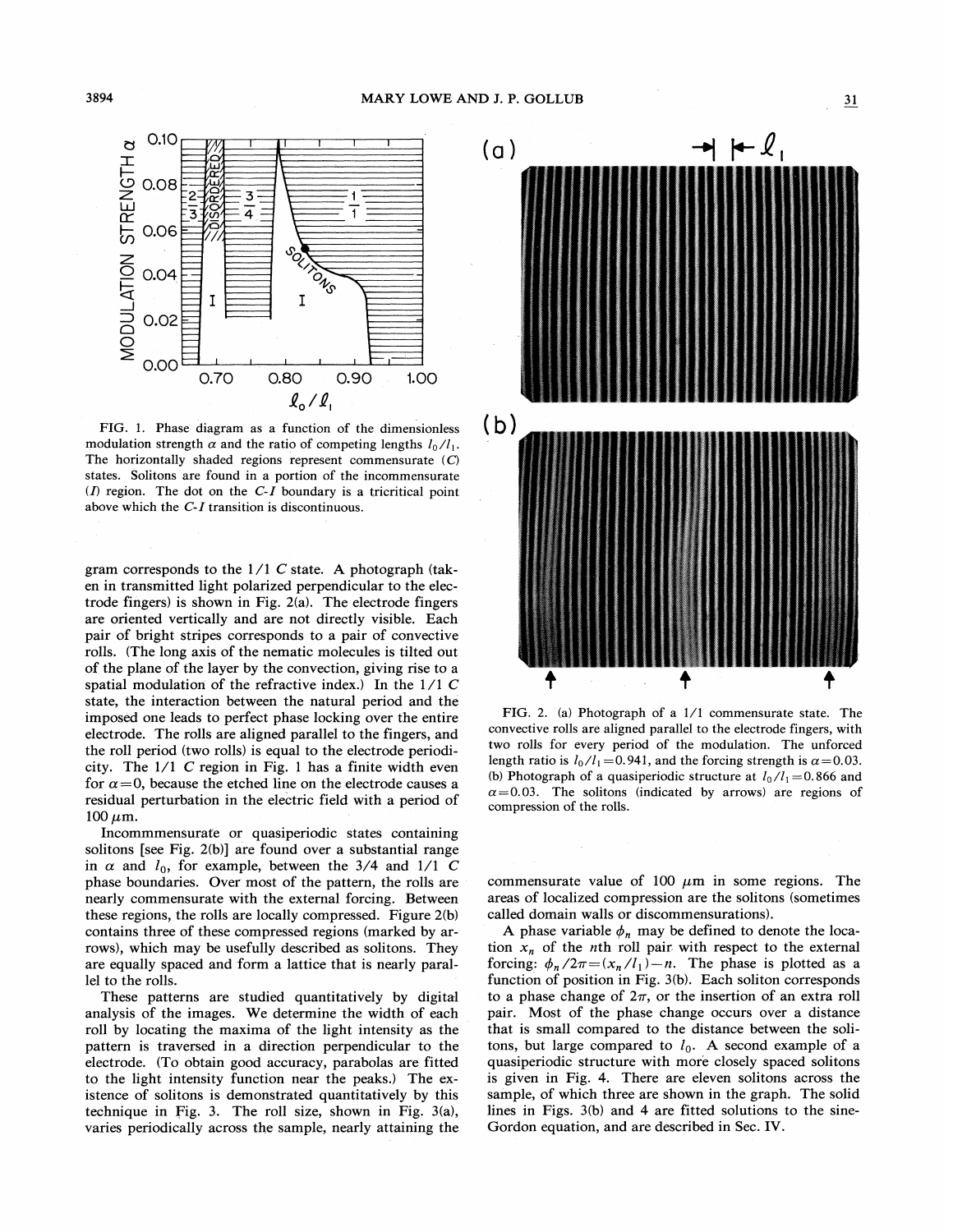

FIG. 3. (a) Variation of the roll size (in units of  $l_1$ ) across the sample, for the pattern of Fig. 2(b). (b) Variation of the phase of the rolls across the sample. The solid line is a fitted solution of the sine-Gordon equation (see text). Each "step" corresponds to an insertion of two extra rolls and a phase change of  $2\pi$ .

#### III. COMMENSURATE-INCOMMENSURATE TRANSITION

This system is ideal for studies of the transition from the commensurate to the incommensurate state as the ratio of the competing periodicities is varied, because the structural changes in the soliton lattice can be seen directly. The soliton spacing s is shown as a function of  $l_0/l_1$ for  $\alpha$ =0.03 in Fig. 5. It varies smoothly over the range  $0.79 < l_0/l_1 < 0.92$ . Outside this region, the transition to a C state occurs as follows: (a) s becomes infinite as the system enters the 1/1 C state for  $l_0/l_1 > 0.92$ ; and (b) s becomes commensurate with  $l_1$  (in fact  $s = 3l_1$ ) as the system enters the 3/4 C phase for  $l_0/l_1 < 0.79$ . This is the



FIG. 4. Variation of the phase of the rolls across the sample farther from the C-I transition  $(l_0/l_1 = 0.816$  and  $\alpha = 0.03$ ).



FIG. 5. Variation of the soliton spacing s (in units of  $l_1$ ) as a function of the unforced ratio of competing lengths  $l_0/l_1$  (at  $\alpha$ =0.03). The curved portion corresponds to the soliton lattices. The nearly flat portion at  $l_0/l_1 < 0.79$  is the commensurate 3/4 state.

flat region of Fig. 5. Thus the  $C-I$  transition can be described in terms of the soliton spacing.

We find that the nature of the  $C-I$  transition changes as the strength  $\alpha$  of the periodic potential is varied: the transition occurs continuously for small  $\alpha$ , and discontinuously for large  $\alpha$ . This behavior can be most easily demonstrated by introducing a variable  $l$ , which is the inverse of the mean wave number of the pattern. We determine this quantity by Fourier analysis of digitized images of the patterns, and its behavior as a function of the unforced period  $l_0$  is shown in Fig. 6, for various values of  $\alpha$ . In the figure, both  $l$  and  $l_0$  are measured in units of the forcing period  $l_1$ . When  $\alpha=0$ , l is proportional to  $l_0$ . As  $\alpha$  is increased, a step appears at the 1/1 C state, but the curve apparently remains continuous. Finally for  $\alpha \ge 0.05$ , the variation of l with  $l_0$  becomes discontinuous at the step, and the size of the jump increases with  $\alpha$ . We conclude that there is a point on the boundary of the  $1/1$  C state in the phase diagram of Fig. <sup>1</sup> where the transition changes from second order (low  $\alpha$ ) to first order (high  $\alpha$ ). This is the signature of a tricriticai point.



FIG. 6. Variation of the inverse  $l$  of the mean wave number with the unperturbed roll size  $l_0$  (in units of  $l_1$ ), for various forcing strengths  $\alpha$ . The C-I transition is continuous for  $\alpha < 0.05$ , and discontinuous for  $\alpha > 0.05$ .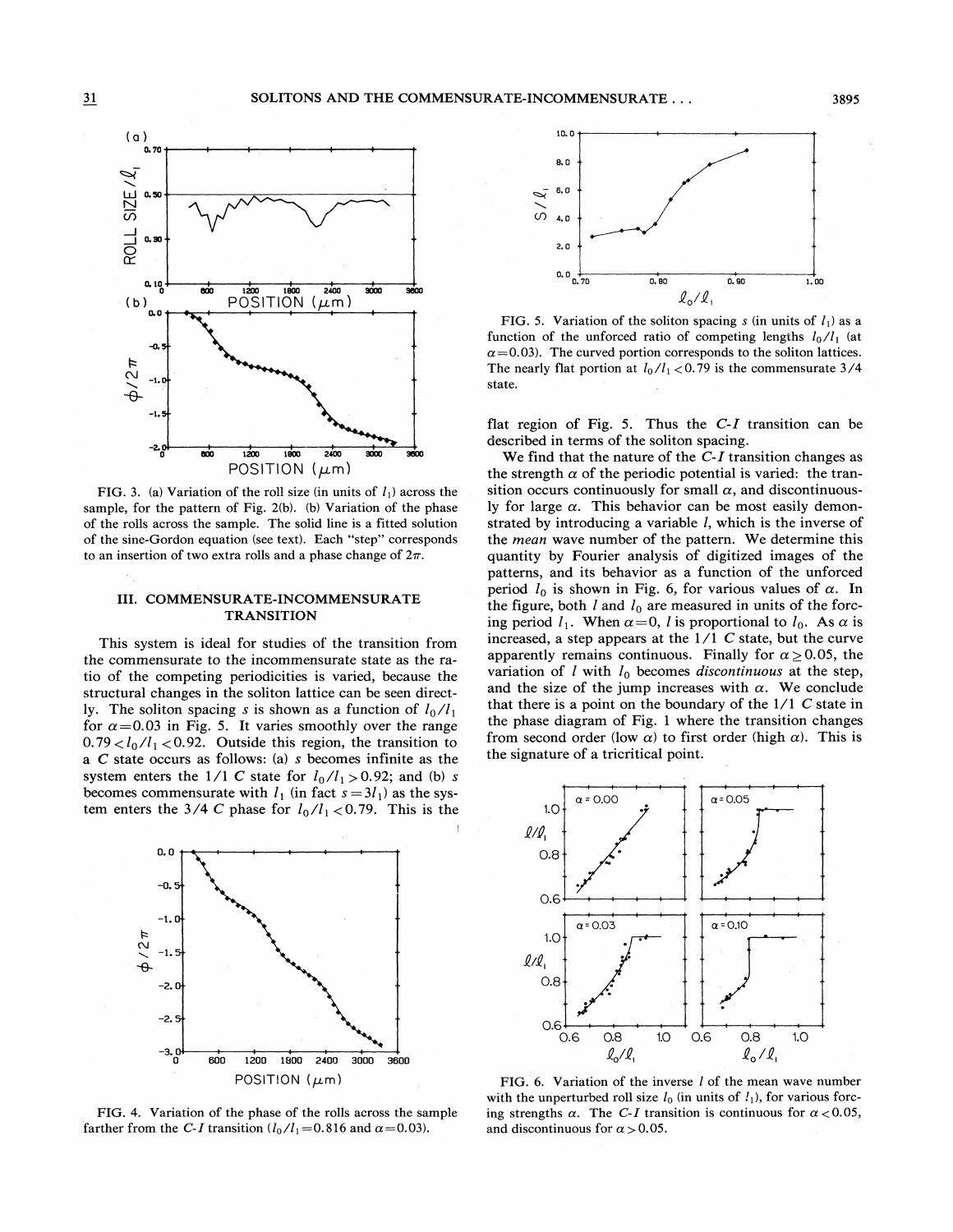For values of the forcing strength  $\alpha < 0.05$ , where the C-I transition is continuous, l varies with  $l_0$  approximately as a power law:

$$
l/l_1 = 1 - A[(l_c - l_0)/l_1]^{\beta},
$$

where  $l_c$  is the unforced roll period at the edge of the step. We estimate that  $\beta = 0.4 \pm 0.1$  near the tricritical point  $(\alpha \approx 0.05)$ . For  $\alpha = 0.03$ , the exponent  $\beta$  increases to  $0.6 \pm 0.1$ . Unfortunately, the precision of the data at present does not allow accurate determination of the exponents to be made.

If the variation of  $l$  with  $l_0$  is examined over a wide range (i.e., from about  $l_0/l_1 = 0.33$  to 1.0), a graph resembling the "devil's staircase"<sup>3</sup> is obtained with steps at the commensurate values listed earlier.

#### IV. DISCUSSION AND COMPARISON WITH THEORETICAL MODELS

The patterns described in Secs. II and III are essentially one dimensional. However, it is important to recognize that defects do occur in the soliton lattices. Sometimes the solitons are not parallel to the rolls, and they occasionally end at dislocations in the roll pattern. An example of this phenomenon is'shown in Fig. 7. In some regions of the phase diagram (for example, the diagonally shaded region of Fig. 1), the dislocations are so numerous that we classify the patterns as disordered. These states wi11 be described elsewhere.

Even though these experiments are conducted on a convecting nematic liquid crystal, we believe that, neglecting experimental difficulties, similar phenomena would also be obtained in spatially modulated Rayleigh-Benard convection. There has been some consideration of the problem of periodically forced thermal convection from the standpoint of linear stability theory. However, only commensurate states were considered. $\frac{9}{9}$  (It is possible that the phase modulation seen in our experiments is related to the phase modulation expected for the Eckhaus instability of convection rolls.<sup>10</sup>) This problem is worthy of further theoretical work based either on the full hydrodynamic

I II

FIG. 7. Photograph of a dislocation pair that is a defect in the soliton lattice  $(l_0/l_1 = 0.834$  and  $\alpha = 0.03$ ).

equations, or on simplified model equations of the type that have been devised to study convective patterns.

Although a theoretical treatment applicable to the present experiments is lacking, we have found a strong correspondence between our observations and the behavior of the Frenkel-Kontorova (FK) model, in which a onedimensional array of particles is connected by harmonic forces in the presence of a spatially periodic external potential.<sup>2</sup> It is known that for suitable potentials, solitons mediate the C-I transition in this model. Since the convective rolls are characterized by a preferred size, it is not implausible to suppose that compression of the rolls might be resisted by elastic forces. (Of course the dissipation present in our convective system will certainly limit the applicability of the model to steady-state phenomena. Relaxation in the roll positions would not be properly described by the FK model.)

We have quantitatively compared our observations with the behavior of the FK model for a weak sinusoidal potential. In this limit, the phase variable  $\phi_n$  may be regarded as a continuous function of position,  $\phi(x)$ . Frank and van der Merwe<sup>11</sup> showed that in this continuum limit,  $\phi(x)$  is a solution of a sine-Gordon equation. We found that excellent nonlinear fits to our data can be constructed using general solutions to the one-dimensional timeindependent sine-Gordon equation. These solutions have the form

$$
\frac{\phi(x)}{2\pi} = a_1 - \frac{1}{\pi} \text{am} \left[ \frac{2K}{s} x + \delta \right],
$$

where  $am(u)$  is the amplitude of an elliptic integral of the first kind. In. this expression, s is the distance between solitons, and K,  $a_1$ , and  $\delta$  are constants. The minus sign is chosen to describe compression of the rolls. The solid lines in Figs. 3(b) and 4 represent nonlinear least-squares fits to our measured phase variation. We find that the data are quantitatively described by this function for  $\alpha$  < 0.05, thus supporting the use of the term "soliton" and the applicability of the FK model for weak external forcing.

For strong external forcing, it is unclear whether the FK model is relevant. It is perhaps worth noting that the  $C-I$  transition in the FK model does become discontinuous as the forcing strength is increased.<sup>3</sup> Multicritical points have also been noted in a theoretical model of systems exhibiting transitions between disordered and incommensurate states.<sup>12</sup>

It would be desirable to compare the widths of the commensurate regions observed experimentally with the FK (and other) models. These widths have been calculated for the FK model with a piecewise parabolic potential. Presumably the results for a sinusoidal potential would be similar for strong forcing, where the masses are confined near the minima of the potential. Both the model and our experiments show a wide 1/1 commensuration and a narrower  $3/4$  commensuration at high  $\alpha$ . Commensurate states between these should be too narrow to observe if the forcing is strong, as we find experimentally. In order to make a quantitative comparison of commensurate widths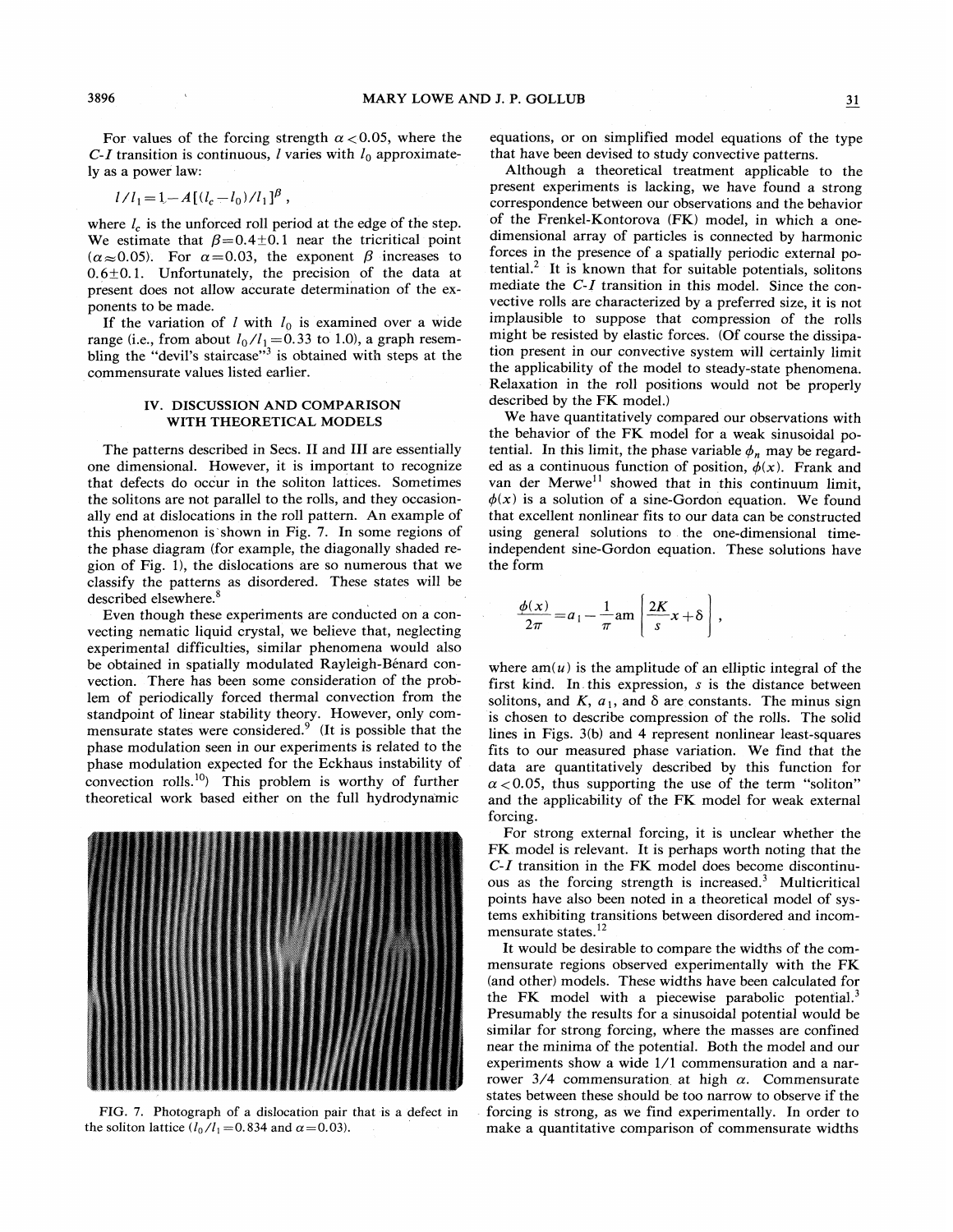with model predictions, it would be necessary to make much more detailed (and time-consuming) measurements of the shapes of the commensurate boundaries. However, the quantitative description of the structure of the soliton lattice (for weak forcing) by solutions to the sine-Gordon equation suggests that models of this type may be appropriate, despite the fact that they were intended to describe equilibrium systems.

The primary result of this investigation, the discovery of soliton lattices in a periodically forced convecting fluid, is of course independent of any particular theoretical model.

#### **ACKNOWLEDGMENTS**

This work was supported by the NSF MRL program under Grant No. DMR-8216718. We appreciate helpful discussions with P. Bak, M. Hogh-Jensen, L. Kadanoff, A. Libchaber, T. Lubensky, I. Procaccia, and B. Schraiman. J.P.G. acknowledges financial support from the John Simon Guggenheim Foundation.

For example, see A. Pocheau and V. Croquette, J. Phys. (Paris) 45, 35 (1984); D. S. Cannell, M. A. Dominguez-Lerma, and G. Ahlers, Phys. Rev. Lett. 50, 1365 (1983); H. S. Greenside and W. M. Coughran, Jr., Phys. Rev. A 30, 398 (1984); M. C. Cross, P,. G. Daniels, P. C. Hohenberg, and E. D. Siggia, Phys. Rev. Lett. 45, 898 (1980); J. Fluid Mech. 127, 155 (1983).

- S. Aubry, Physica D 7, 240 (1983); S. Aubry, J. Phys. C 16, 2497 (1983).
- 4M. Hogh Jensen, P. Bak, and A. Popielewicz, J. Phys. A 16, 4369 (1983); M. Hogh Jensen and P. Bak, Phys. Rev. 8 27, 6853 (1983).
- 5V. L. Pokrovsky, A. L. Talapov, and P. Bak (unpublished).
- E. Dubois-Violette, G. Durand, E. Guyon, P. Manneville, and P. Pieranski, in Liquid Crystals, Solid State Physics, Suppl. No. 14, edited by L. Liebert {Academic, New York, 1978), p. 147.
- 7M. Lowe, J. P. Gollub, and T. C. Lubensky, Phys. Rev. Lett. 51, 786 (1983).
- <sup>8</sup>M. Lowe and J. P. Gollub (unpublished).
- <sup>9</sup>R. E. Kelly and D. Pal, J. Fluid Mech. 86, 433 (1978).
- <sup>10</sup>J. T. Stuart and R. C. Di Prima, Proc. R. Soc. London A 362, 27 (1978).
- <sup>11</sup>F. C. Frank and J. H. van der Merwe, Proc. R. Soc. London A 198, 205 (1949).
- 12B. Schaub and D. Mukamel, J. Phys. C 16, L225 (1983).

For a review, see P. Bak, Rep. Prog. Phys. 45, 587 (1982).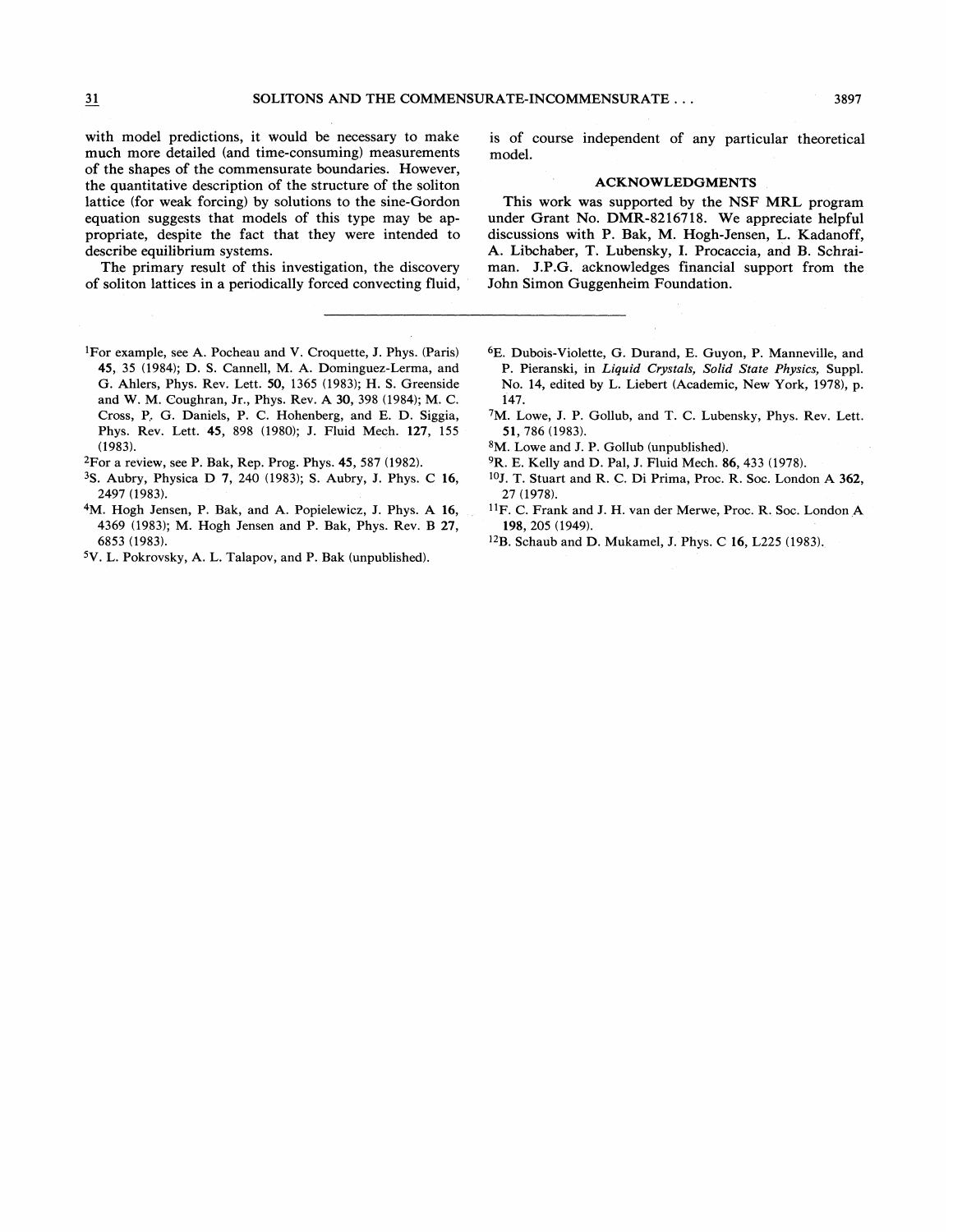

FIG. 2. (a) Photograph of a 1/1 commensurate state. The convective rolls are aligned parallel to the electrode fingers, with two rolls for every period of the modulation. The unforced length ratio is  $l_0/l_1 = 0.941$ , and the forcing strength is  $\alpha = 0.03$ . (b) Photograph of a quasiperiodic structure at  $l_0/l_1 = 0.866$  and  $\alpha$ =0.03. The solitons (indicated by arrows) are regions of compression of the rolls.